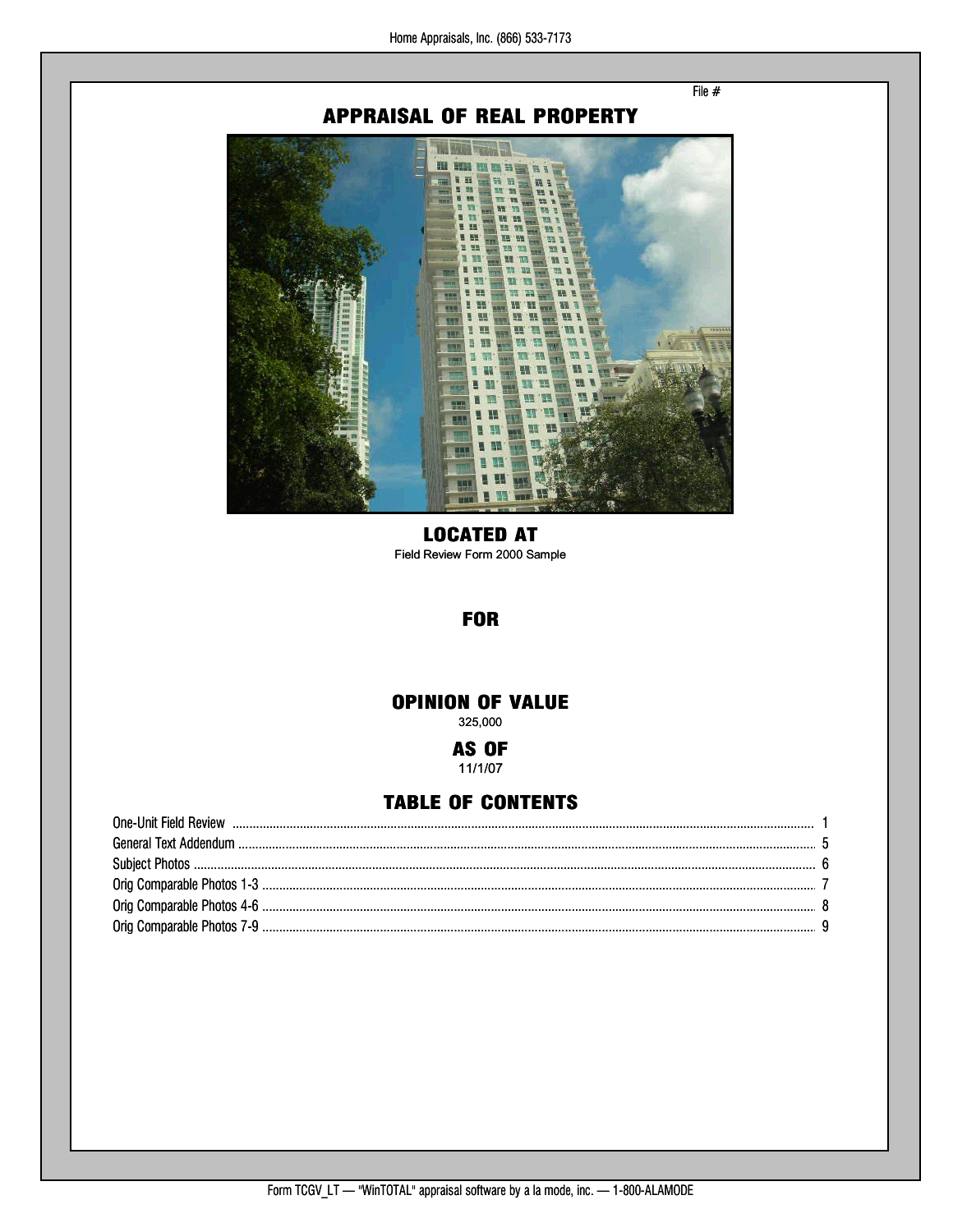# **One-Unit Residential Appraisal Field Review Report**

|                                                                                                                                                                                      | The purpose of this appraisal field review report is to provide the lender/client with an opinion on the accuracy of the appraisal report under review. |                                                  |                                                       |                                                                                                                                                                          |                           |
|--------------------------------------------------------------------------------------------------------------------------------------------------------------------------------------|---------------------------------------------------------------------------------------------------------------------------------------------------------|--------------------------------------------------|-------------------------------------------------------|--------------------------------------------------------------------------------------------------------------------------------------------------------------------------|---------------------------|
| Property Address Field Review Form 2000 Sample                                                                                                                                       |                                                                                                                                                         |                                                  | City                                                  | <b>Zip Code</b><br><b>State</b>                                                                                                                                          |                           |
| <b>Borrower</b>                                                                                                                                                                      |                                                                                                                                                         | Owner of Public Record                           |                                                       | County                                                                                                                                                                   |                           |
| <b>Legal Description</b>                                                                                                                                                             |                                                                                                                                                         |                                                  |                                                       |                                                                                                                                                                          |                           |
| Assessor's Parcel #                                                                                                                                                                  |                                                                                                                                                         |                                                  | Map Reference 54-41-37                                | <b>Census Tract</b><br>0037.01                                                                                                                                           |                           |
| <b>Property Rights Appraised</b>                                                                                                                                                     | $\boxtimes$ Fee Simple<br>Leasehold                                                                                                                     | Other (describe)                                 |                                                       | Project Type $\boxtimes$ Condo<br><b>PUD</b>                                                                                                                             | Cooperative               |
| Loan #                                                                                                                                                                               |                                                                                                                                                         | Effective Date of Appraisal Under Review 11/1/07 |                                                       | <b>Manufactured Home</b><br>⊠<br>Yes                                                                                                                                     | No                        |
| Lender/Client                                                                                                                                                                        |                                                                                                                                                         | <b>Address</b>                                   | <b>SECTION I-COMPLETE FOR ALL ASSIGNMENTS</b>         |                                                                                                                                                                          |                           |
| 1. Is the information in the subject section complete and accurate?                                                                                                                  |                                                                                                                                                         | $\boxtimes$ Yes                                  | No If Yes, provide a brief summary. If No, explain    | The information in the                                                                                                                                                   |                           |
|                                                                                                                                                                                      |                                                                                                                                                         |                                                  |                                                       | subject section is complete and accurate. The verification sources for the subject section was a combination of Exterior inspection, Dade County property appraiser,     |                           |
| MLS, FARES and tax rolls.                                                                                                                                                            |                                                                                                                                                         |                                                  |                                                       |                                                                                                                                                                          |                           |
|                                                                                                                                                                                      |                                                                                                                                                         |                                                  |                                                       |                                                                                                                                                                          |                           |
|                                                                                                                                                                                      |                                                                                                                                                         |                                                  |                                                       |                                                                                                                                                                          |                           |
|                                                                                                                                                                                      |                                                                                                                                                         |                                                  |                                                       |                                                                                                                                                                          |                           |
| 2. Is the information in the contract section complete and accurate?                                                                                                                 |                                                                                                                                                         | $\boxtimes$ Yes<br>No                            | Not Applicable                                        | If Yes, provide a brief summary. If No, explain                                                                                                                          | As the                    |
|                                                                                                                                                                                      |                                                                                                                                                         |                                                  |                                                       | contract was not provided to the reviewer we must make an extraordinary assumption that the information contained in the contract section is complete and accurate.      |                           |
|                                                                                                                                                                                      |                                                                                                                                                         |                                                  |                                                       |                                                                                                                                                                          |                           |
|                                                                                                                                                                                      |                                                                                                                                                         |                                                  |                                                       |                                                                                                                                                                          |                           |
|                                                                                                                                                                                      |                                                                                                                                                         |                                                  |                                                       |                                                                                                                                                                          |                           |
|                                                                                                                                                                                      |                                                                                                                                                         |                                                  |                                                       |                                                                                                                                                                          |                           |
| 3. Is the information in the neighborhood section complete and accurate?                                                                                                             |                                                                                                                                                         | $\boxtimes$ Yes                                  | No<br>If Yes, provide a brief summary. If No, explain |                                                                                                                                                                          | The information in the    |
|                                                                                                                                                                                      |                                                                                                                                                         |                                                  |                                                       | neighborhood section were complete and accurate. The OA stated that property values were stable, however the RA pulled statistics for the subject's zip code, Similar to |                           |
|                                                                                                                                                                                      |                                                                                                                                                         |                                                  |                                                       | what is done when completing a 1004MC and found that property values were declining. However the OA's comparables did not require a time adjustment because              |                           |
|                                                                                                                                                                                      |                                                                                                                                                         |                                                  |                                                       | newer construction units similar to the subject showed in research and the CMA to be stable. The verification sources for the neighborhood section was a combination of  |                           |
| Dade County property appraiser, MLS, FARES, Location map and tax rolls.                                                                                                              |                                                                                                                                                         |                                                  |                                                       |                                                                                                                                                                          |                           |
| 4. Is the information in the site section complete and accurate?                                                                                                                     |                                                                                                                                                         | $\boxtimes$ Yes<br>No                            | If Yes, provide a brief summary. If No, explain       | The information                                                                                                                                                          |                           |
|                                                                                                                                                                                      |                                                                                                                                                         |                                                  |                                                       | provided in the site section is complete and accurate. The verification sources for the site section was a combination of exterior inspection, condo documents, MLS,     |                           |
| FARES and tax rolls.                                                                                                                                                                 |                                                                                                                                                         |                                                  |                                                       |                                                                                                                                                                          |                           |
|                                                                                                                                                                                      |                                                                                                                                                         |                                                  |                                                       |                                                                                                                                                                          |                           |
|                                                                                                                                                                                      |                                                                                                                                                         |                                                  |                                                       |                                                                                                                                                                          |                           |
|                                                                                                                                                                                      |                                                                                                                                                         | $\boxtimes$ Yes                                  | No                                                    |                                                                                                                                                                          |                           |
| 5. Is the data in the improvements section complete and accurate?                                                                                                                    |                                                                                                                                                         |                                                  | If Yes, provide a brief summary. If No, explain       | the next sections on a condo appraisal report are project information, project analysis and unit description. All data in these sections appears to be complete and      | As the subject is a condo |
|                                                                                                                                                                                      |                                                                                                                                                         |                                                  |                                                       | accurate. The verification sources for the improvements section was a combination of exterior inspection, MLS, FARES and tax rolls. The subject could not be inspected   |                           |
| from the interior because a current listing was not located and the client did not provide a contact for entry.                                                                      |                                                                                                                                                         |                                                  |                                                       |                                                                                                                                                                          |                           |
|                                                                                                                                                                                      |                                                                                                                                                         |                                                  |                                                       |                                                                                                                                                                          |                           |
|                                                                                                                                                                                      |                                                                                                                                                         |                                                  |                                                       |                                                                                                                                                                          |                           |
| 6. Are the comparable sales selected locationally, physically, and functionally the most similar to the subject property?                                                            |                                                                                                                                                         |                                                  |                                                       | $\boxtimes$ Yes<br>No<br>If Yes, provide a brief                                                                                                                         |                           |
| summary. If No, provide a detailed explanation as to why they are not the best comparable sales.                                                                                     |                                                                                                                                                         |                                                  |                                                       | As the subject was new construction and the developer was in                                                                                                             |                           |
|                                                                                                                                                                                      |                                                                                                                                                         |                                                  |                                                       | control of the association at the time of the appraisal. Sales 1-3 are from competing projects and sales 4 and 5 and pending sale 6 are from the same project. Please    |                           |
| see attached addenda for Fannie Mae guideline that applied to the subject unit and was satisfied.                                                                                    |                                                                                                                                                         |                                                  |                                                       |                                                                                                                                                                          |                           |
|                                                                                                                                                                                      |                                                                                                                                                         |                                                  |                                                       |                                                                                                                                                                          |                           |
|                                                                                                                                                                                      |                                                                                                                                                         |                                                  |                                                       |                                                                                                                                                                          |                           |
|                                                                                                                                                                                      |                                                                                                                                                         |                                                  |                                                       |                                                                                                                                                                          |                           |
| 7. Are the data and analysis (including the individual adjustments) presented in the sales comparison approach complete and accurate?                                                |                                                                                                                                                         |                                                  |                                                       |                                                                                                                                                                          |                           |
| $\boxtimes$ No If Yes, provide a brief summary. If No, explain<br>Yes                                                                                                                |                                                                                                                                                         |                                                  |                                                       | Minimal adjustments were made to the comparables and did not have a negative effect on the OA's                                                                          |                           |
|                                                                                                                                                                                      |                                                                                                                                                         |                                                  |                                                       | final value estimate. Appraised value was bracket before and after adjustments. \$1000 per floor adjustment, \$2500 per difference in year built, Gla adjustment equals  |                           |
|                                                                                                                                                                                      |                                                                                                                                                         |                                                  |                                                       | \$100 per foot and rounded to the nearest \$1000. The data for comparables 4-6 gla differs from the tax sheets, Comp 4 should be 1036 sf not 965 sf, comp 5 should be    |                           |
|                                                                                                                                                                                      |                                                                                                                                                         |                                                  |                                                       | 1010 sf not 1005 sf, comp 6 should be 1036 not 965 sf. OA has sales price of comp 3 as \$273,000 and it closed for \$273,900. OA has comp 4 closing at \$359,000 and     |                           |
| closed for \$305,000 however that was after the effective date of the appraisal.                                                                                                     |                                                                                                                                                         |                                                  |                                                       | it closed at \$360,000. OA has comp 5 selling at \$335,900 but its sales price was \$300,000. OA has comparable 6 listed as a pending sale for \$357,000 but it actually |                           |
|                                                                                                                                                                                      |                                                                                                                                                         |                                                  |                                                       |                                                                                                                                                                          |                           |
| 8. Are the data and analysis presented in the income and cost approaches complete and accurate?                                                                                      |                                                                                                                                                         |                                                  | Yes<br>No                                             | $\bowtie$<br>Not developed<br>If No, explain                                                                                                                             |                           |
| The income approach was not developed. The subject is a condo and therefore the cost approach was not developed.                                                                     |                                                                                                                                                         |                                                  |                                                       |                                                                                                                                                                          |                           |
|                                                                                                                                                                                      |                                                                                                                                                         |                                                  |                                                       |                                                                                                                                                                          |                           |
|                                                                                                                                                                                      |                                                                                                                                                         |                                                  |                                                       |                                                                                                                                                                          |                           |
|                                                                                                                                                                                      |                                                                                                                                                         |                                                  |                                                       |                                                                                                                                                                          |                           |
|                                                                                                                                                                                      |                                                                                                                                                         |                                                  |                                                       |                                                                                                                                                                          |                           |
| 9. Is the sale or transfer history reported for the subject property and each of the comparable sales complete and accurate?                                                         |                                                                                                                                                         |                                                  |                                                       | If Yes, provide a brief<br>$\boxtimes$ Yes<br>  No                                                                                                                       |                           |
| summary. If No, analyze and report the correct sale or transfer history and the data source(s).                                                                                      |                                                                                                                                                         |                                                  |                                                       | The sale & transfer history reported for the subject property and each                                                                                                   |                           |
| comparable sale is complete and accurate per FARES.                                                                                                                                  |                                                                                                                                                         |                                                  |                                                       |                                                                                                                                                                          |                           |
|                                                                                                                                                                                      |                                                                                                                                                         |                                                  |                                                       |                                                                                                                                                                          |                           |
|                                                                                                                                                                                      |                                                                                                                                                         |                                                  |                                                       |                                                                                                                                                                          |                           |
|                                                                                                                                                                                      |                                                                                                                                                         |                                                  |                                                       |                                                                                                                                                                          |                           |
|                                                                                                                                                                                      |                                                                                                                                                         |                                                  |                                                       |                                                                                                                                                                          |                           |
|                                                                                                                                                                                      |                                                                                                                                                         |                                                  |                                                       |                                                                                                                                                                          |                           |
| 10. Is the opinion of market value in the appraisal report under review accurate as of the effective date of the appraisal report?<br>Yes $\boxtimes$ No If No, complete Section II. |                                                                                                                                                         |                                                  |                                                       |                                                                                                                                                                          |                           |
| Freddie Mac Form 1032 March 2005                                                                                                                                                     |                                                                                                                                                         | Page 1 of 4                                      |                                                       | Fannie Mae Form 2000 March 2005                                                                                                                                          |                           |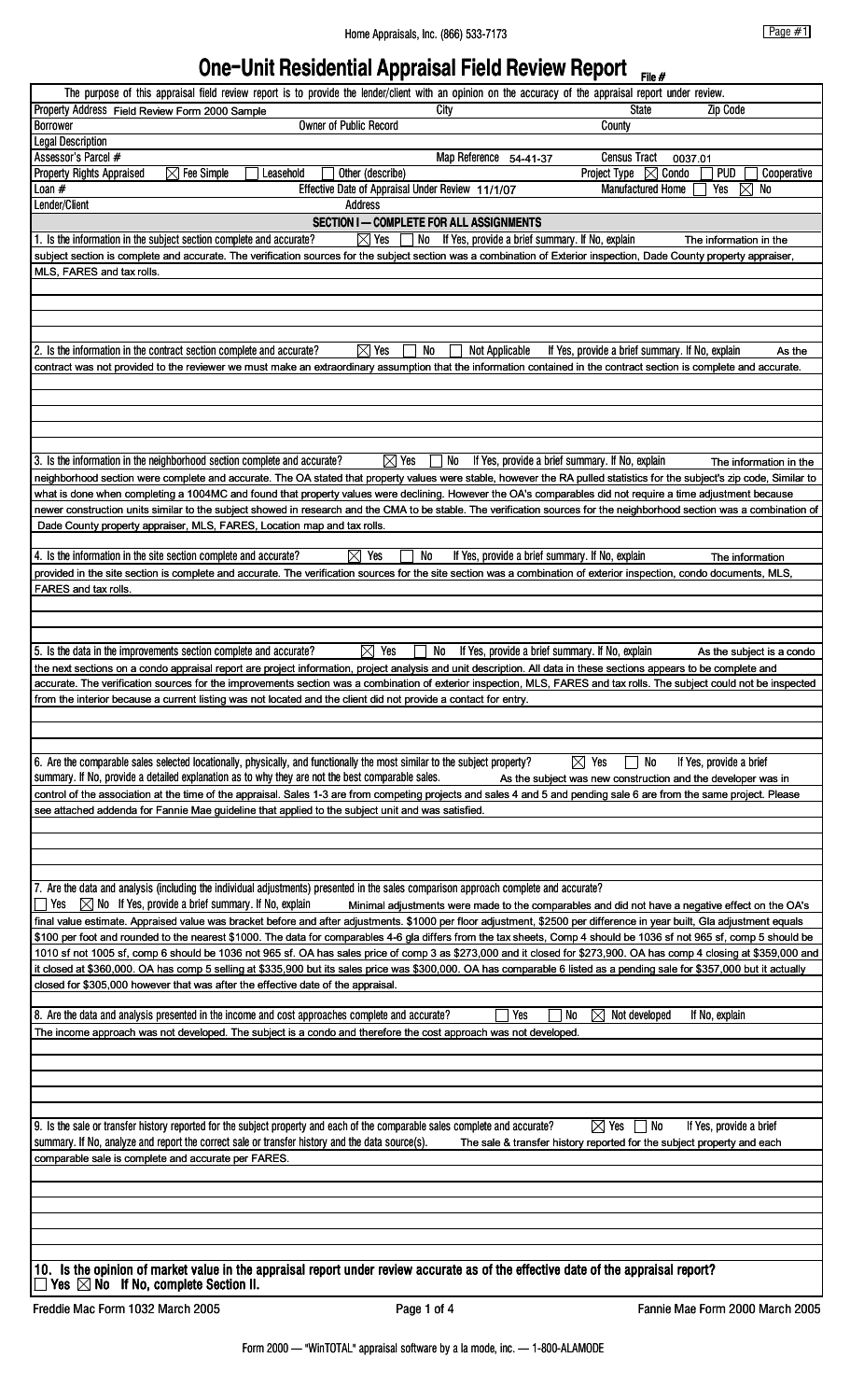# **One-Unit Residential Appraisal Field Review Report**

|                                                                                                                                                                                                                                                                                                      |                                       | SECTION II - COMPLETE ONLY IF REVIEW APPRAISER ANSWERS "NO" TO QUESTION 10 IN SECTION I.                                           |                                                                                                               |                                                                               |                      |              | riie #                                                      |                                                                   |
|------------------------------------------------------------------------------------------------------------------------------------------------------------------------------------------------------------------------------------------------------------------------------------------------------|---------------------------------------|------------------------------------------------------------------------------------------------------------------------------------|---------------------------------------------------------------------------------------------------------------|-------------------------------------------------------------------------------|----------------------|--------------|-------------------------------------------------------------|-------------------------------------------------------------------|
| 1. Provide detailed reasoning for disagreement with the opinion of value in the appraisal report under review.                                                                                                                                                                                       |                                       |                                                                                                                                    |                                                                                                               |                                                                               |                      |              |                                                             | OA's Sales 2 & 3 are non mls sales. Sales 4-6 are developer sales |
| and are therefore not the best indicators of value due to the developer being involved as of the effective date of the appraisal. OA's Comparable 5's sales price was                                                                                                                                |                                       |                                                                                                                                    |                                                                                                               |                                                                               |                      |              |                                                             |                                                                   |
| incorrect at \$335,900 and sold for \$300,000.                                                                                                                                                                                                                                                       |                                       |                                                                                                                                    |                                                                                                               |                                                                               |                      |              |                                                             |                                                                   |
| 2. State all extraordinary assumptions used (i.e. gross living area, room count, condition, etc.).                                                                                                                                                                                                   |                                       |                                                                                                                                    |                                                                                                               | All information regarding the subject property and market area that could not |                      |              |                                                             |                                                                   |
| be reverified are assumed to be correct as of the effective date of the original appraisal 11/1/2007.                                                                                                                                                                                                |                                       |                                                                                                                                    |                                                                                                               |                                                                               |                      |              |                                                             |                                                                   |
|                                                                                                                                                                                                                                                                                                      |                                       |                                                                                                                                    |                                                                                                               |                                                                               |                      |              |                                                             |                                                                   |
| 3. Provide a new opinion of value as of the effective date of the appraisal report under review using the below sales comparison analysis grid.                                                                                                                                                      |                                       |                                                                                                                                    |                                                                                                               |                                                                               |                      |              |                                                             |                                                                   |
| (NOTE: This may or may not include the use of the same comparable sales in the appraisal report under review.)                                                                                                                                                                                       |                                       |                                                                                                                                    |                                                                                                               |                                                                               |                      |              |                                                             |                                                                   |
| <b>FEATURE</b>                                                                                                                                                                                                                                                                                       | <b>SUBJECT</b>                        | COMPARABLE SALE #1                                                                                                                 |                                                                                                               |                                                                               | COMPARABLE SALE # 2  |              |                                                             | COMPARABLE SALE #3                                                |
| <b>Address</b><br>Field Review Form 2000 Sample                                                                                                                                                                                                                                                      |                                       | 234 NE 3rd Street #1502                                                                                                            |                                                                                                               | 850 N Miami Avenue #W1508                                                     |                      |              | 690 SW 1st Court #2919                                      |                                                                   |
| Proximity to Subject                                                                                                                                                                                                                                                                                 |                                       | 0.09 miles NE                                                                                                                      |                                                                                                               | 0.52 miles NW                                                                 |                      |              | 0.66 miles SW                                               |                                                                   |
| Sale Price<br>Sale Price/Gross Liv. Area                                                                                                                                                                                                                                                             | \$<br>\$<br>$sq.fit.$ \$              | 332.56 sq.ft.                                                                                                                      | ß.<br>358,500                                                                                                 | \$<br>330.31 sq.ft.                                                           | S.                   | 301,900      | \$<br>242.07 sq.ft.                                         | l\$<br>303,800                                                    |
| Data Source(s)                                                                                                                                                                                                                                                                                       |                                       | <b>FARES/MLS</b>                                                                                                                   |                                                                                                               | <b>FARES/MLS</b>                                                              |                      |              | <b>FARES/MLS</b>                                            |                                                                   |
| Verification Source(s)                                                                                                                                                                                                                                                                               |                                       | Ext.Inspection                                                                                                                     |                                                                                                               | Ext. Inspection                                                               |                      |              | Ext.Inspection                                              |                                                                   |
| <b>VALUE ADJUSTMENTS</b>                                                                                                                                                                                                                                                                             | <b>DESCRIPTION</b>                    | <b>DESCRIPTION</b>                                                                                                                 | $+$ (-) \$ Adjustment                                                                                         | <b>DESCRIPTION</b>                                                            | $+(-)$ \$ Adjustment |              | <b>DESCRIPTION</b>                                          | $+(-)$ \$ Adjustment                                              |
| <b>Sales or Financing</b>                                                                                                                                                                                                                                                                            |                                       | Conv Mtg                                                                                                                           |                                                                                                               | 0 Conv Mtg                                                                    |                      |              | 0 Conv Mtg                                                  | 0                                                                 |
| Concessions<br>Date of Sale/Time                                                                                                                                                                                                                                                                     |                                       | None Noted<br>6/4/07                                                                                                               |                                                                                                               | <b>None Noted</b><br>9/10/07                                                  |                      |              | None Noted<br>10/10/07                                      |                                                                   |
| Location                                                                                                                                                                                                                                                                                             | 28th Floor                            | 15th Floor                                                                                                                         |                                                                                                               | +6.000 15th Floor                                                             |                      |              | +6,000 29th Floor                                           | 0                                                                 |
| Leasehold/Fee Simple                                                                                                                                                                                                                                                                                 | Fee Simple                            | Fee Simple                                                                                                                         |                                                                                                               | Fee Simple                                                                    |                      |              | Fee Simple                                                  |                                                                   |
| Site                                                                                                                                                                                                                                                                                                 | HOA - 444.70                          | HOA - 590.00                                                                                                                       |                                                                                                               | $0$ HOA - 422.00                                                              |                      |              | $0$ HOA - 508.00                                            | 0                                                                 |
| View                                                                                                                                                                                                                                                                                                 | City/Bay                              | City/Bay                                                                                                                           |                                                                                                               | City/Bay                                                                      |                      |              | City/River                                                  |                                                                   |
| Design (Style)<br>Quality of Construction                                                                                                                                                                                                                                                            | Hi Rise Condo<br>Good                 | Hi Rise Condo<br>Good                                                                                                              |                                                                                                               | Hi Rise Condo<br>Good                                                         |                      |              | Hi Rise Condo<br>Good                                       |                                                                   |
| <b>Actual Age</b>                                                                                                                                                                                                                                                                                    | 2007                                  | 2005                                                                                                                               |                                                                                                               | 0 1989                                                                        |                      |              | 0 2006                                                      | 0                                                                 |
| Condition                                                                                                                                                                                                                                                                                            | Good                                  | Good                                                                                                                               |                                                                                                               | Good                                                                          |                      |              | Good                                                        |                                                                   |
| Above Grade                                                                                                                                                                                                                                                                                          | Total   Bdrms   Baths                 | Total  Bdrms   Baths                                                                                                               |                                                                                                               | Total   Bdrms   Baths                                                         |                      |              | Total   Bdrms   Baths                                       |                                                                   |
| <b>Room Count</b>                                                                                                                                                                                                                                                                                    | $\overline{2}$<br>$\overline{2}$<br>4 | $\overline{2}$<br>$\overline{2}$<br>$\overline{\mathbf{4}}$                                                                        |                                                                                                               | $\overline{2}$<br>$\overline{\mathbf{4}}$<br>$\overline{2}$                   |                      |              | $\overline{2}$<br>$\overline{\mathbf{4}}$<br>$\overline{2}$ |                                                                   |
| <b>Gross Living Area</b><br><b>Basement &amp; Finished</b>                                                                                                                                                                                                                                           | 1,116 sq.ft.                          | 1,078 sq.ft.<br>n/a                                                                                                                | $\Omega$                                                                                                      | 914 sq.ft.<br>n/a                                                             |                      | $+5,000$     | 1,255 sq.ft.                                                | $-3,000$                                                          |
| Rooms Below Grade                                                                                                                                                                                                                                                                                    | n/a<br>n/a                            | n/a                                                                                                                                |                                                                                                               | n/a                                                                           |                      |              | n/a<br>n/a                                                  |                                                                   |
| <b>Functional Utility</b>                                                                                                                                                                                                                                                                            | Average                               | Average                                                                                                                            |                                                                                                               | Average                                                                       |                      |              | Average                                                     |                                                                   |
| <b>Heating/Cooling</b>                                                                                                                                                                                                                                                                               | Central                               | Central                                                                                                                            |                                                                                                               | Central                                                                       |                      |              | Central                                                     |                                                                   |
| <b>Energy Efficient Items</b>                                                                                                                                                                                                                                                                        | Standard                              | Standard                                                                                                                           |                                                                                                               | Standard                                                                      |                      |              | Standard                                                    |                                                                   |
| Garage/Carport<br>Porch/Patio/Deck                                                                                                                                                                                                                                                                   | 1 space<br>Balcony                    | 1 space<br>Balcony                                                                                                                 |                                                                                                               | 1 space<br>Balcony                                                            |                      |              | 1 space<br>Balcony                                          |                                                                   |
|                                                                                                                                                                                                                                                                                                      |                                       |                                                                                                                                    |                                                                                                               |                                                                               |                      |              |                                                             |                                                                   |
|                                                                                                                                                                                                                                                                                                      |                                       |                                                                                                                                    |                                                                                                               |                                                                               |                      |              |                                                             |                                                                   |
| Net Adjustment (Total)                                                                                                                                                                                                                                                                               |                                       | $\boxtimes$ +                                                                                                                      | 1\$<br>6,000                                                                                                  | ⊠+                                                                            | I\$                  | 11,000       | $\ddag$<br>⊠                                                | 1\$<br>$-3,000$                                                   |
| <b>Adjusted Sale Price</b>                                                                                                                                                                                                                                                                           |                                       | %<br>1.7<br>Net Adj.                                                                                                               |                                                                                                               | Net Adj.<br>3.6 %                                                             |                      |              | $\%$<br>Net Adj.<br>1.0                                     |                                                                   |
| of Comparables                                                                                                                                                                                                                                                                                       |                                       | 1.7 %<br>Gross Adj.                                                                                                                |                                                                                                               | 364,500 Gross Adj.<br>3.6 %                                                   |                      |              | 312,900 Gross Adj. 1.0 % \\$                                | 300,800                                                           |
| $\boxtimes$ did                                                                                                                                                                                                                                                                                      |                                       | did not research the sale or transfer history of the above comparable sales. If not, explain                                       |                                                                                                               |                                                                               |                      |              |                                                             |                                                                   |
| My research<br>did $\bowtie$                                                                                                                                                                                                                                                                         |                                       | did not reveal any prior sales or transfers of the comparable sales for the year prior to the date of sale of the comparable sale. |                                                                                                               |                                                                               |                      |              |                                                             |                                                                   |
| Data source(s)<br><b>FARES</b>                                                                                                                                                                                                                                                                       |                                       |                                                                                                                                    |                                                                                                               |                                                                               |                      |              |                                                             |                                                                   |
| Report the results of the research and analysis of the prior sale or transfer history of the above comparable sales (report additional prior sales on an                                                                                                                                             |                                       |                                                                                                                                    |                                                                                                               |                                                                               |                      |              |                                                             |                                                                   |
| addendum).                                                                                                                                                                                                                                                                                           |                                       |                                                                                                                                    |                                                                                                               |                                                                               |                      |              |                                                             |                                                                   |
| <b>ITEM</b><br>Date of Prior Sale/Transfer                                                                                                                                                                                                                                                           | No prior sales recorded               | COMPARABLE SALE # 1                                                                                                                |                                                                                                               | COMPARABLE SALE # 2<br>No prior sales recorded                                |                      |              | COMPARABLE SALE # 3<br>No prior sales recorded              |                                                                   |
| Price of Prior Sale/Transfer                                                                                                                                                                                                                                                                         | Within 1 year of sale                 |                                                                                                                                    | Within 1 year of sale                                                                                         |                                                                               |                      |              | Within 1 year of sale                                       |                                                                   |
| Data Source(s)                                                                                                                                                                                                                                                                                       | <b>FARES</b>                          |                                                                                                                                    | <b>FARES</b>                                                                                                  |                                                                               |                      | <b>FARES</b> |                                                             |                                                                   |
| <b>Effective Date of Data Source(s)</b>                                                                                                                                                                                                                                                              | 11/1/07                               |                                                                                                                                    | 11/1/07                                                                                                       |                                                                               |                      | 11/1/07      |                                                             |                                                                   |
| Analysis of prior sale or transfer history for the comparable sales.                                                                                                                                                                                                                                 |                                       |                                                                                                                                    | All prior sales/transfers if any for the 12 months prior to the sale date of the comparable are listed above. |                                                                               |                      |              |                                                             |                                                                   |
|                                                                                                                                                                                                                                                                                                      |                                       |                                                                                                                                    |                                                                                                               |                                                                               |                      |              |                                                             |                                                                   |
|                                                                                                                                                                                                                                                                                                      |                                       |                                                                                                                                    |                                                                                                               |                                                                               |                      |              |                                                             |                                                                   |
| Summary of Value Conclusion (including detailed support for the opinion of value and reasons why the new comparable sales are better than the sales used                                                                                                                                             |                                       |                                                                                                                                    |                                                                                                               |                                                                               |                      |              |                                                             |                                                                   |
| in the appraisal report under review).                                                                                                                                                                                                                                                               |                                       | All new sales were outside the subject project and sold thru the mls. These three sales are deemed the most reliable indicators    |                                                                                                               |                                                                               |                      |              |                                                             |                                                                   |
| of the subject's estimated value at the time of the effective date. Sales 1 & 3 are located in newer buildings like the subject with Sale 2 being located in an older building.                                                                                                                      |                                       |                                                                                                                                    |                                                                                                               |                                                                               |                      |              |                                                             |                                                                   |
| Sale 1 seems to have sold above market value at the time for an unknown reason. Sales 2 & 3's sales prices are more in line with other recent comparables sales<br>through MLS. The condition for closed Sales 1 - 3 were confirmed through the descriptions and/or interior photos provided by MLS. |                                       |                                                                                                                                    |                                                                                                               |                                                                               |                      |              |                                                             |                                                                   |
|                                                                                                                                                                                                                                                                                                      |                                       |                                                                                                                                    |                                                                                                               |                                                                               |                      |              |                                                             |                                                                   |
|                                                                                                                                                                                                                                                                                                      |                                       |                                                                                                                                    |                                                                                                               |                                                                               |                      |              |                                                             |                                                                   |
|                                                                                                                                                                                                                                                                                                      |                                       |                                                                                                                                    |                                                                                                               |                                                                               |                      |              |                                                             |                                                                   |
|                                                                                                                                                                                                                                                                                                      |                                       |                                                                                                                                    |                                                                                                               |                                                                               |                      |              |                                                             |                                                                   |
| REVIEW APPRAISER'S OPINION OF MARKET VALUE (Required only if review appraiser answered "No" to Question 10 in Section 1)<br>$\boxtimes$ visual inspection of the exterior areas of the subject property from at least the street or $\Box$<br>complete visual inspection of the<br><b>Based on a</b> |                                       |                                                                                                                                    |                                                                                                               |                                                                               |                      |              |                                                             |                                                                   |
| interior and exterior areas of the subject property, defined scope of work, statement of assumptions and limiting conditions, and appraiser's                                                                                                                                                        |                                       |                                                                                                                                    |                                                                                                               |                                                                               |                      |              |                                                             |                                                                   |
| certification, my opinion of the market value, as defined, of the real property that is the subject of this report is \$<br>11/1/07                                                                                                                                                                  |                                       | , which is the effective date of the appraisal report under review.                                                                |                                                                                                               |                                                                               |                      |              | 325.000                                                     | as of                                                             |
|                                                                                                                                                                                                                                                                                                      |                                       |                                                                                                                                    |                                                                                                               |                                                                               |                      |              |                                                             |                                                                   |
| Freddie Mac Form 1032 March 2005                                                                                                                                                                                                                                                                     |                                       |                                                                                                                                    | Page 2 of 4                                                                                                   |                                                                               |                      |              |                                                             | Fannie Mae Form 2000 March 2005                                   |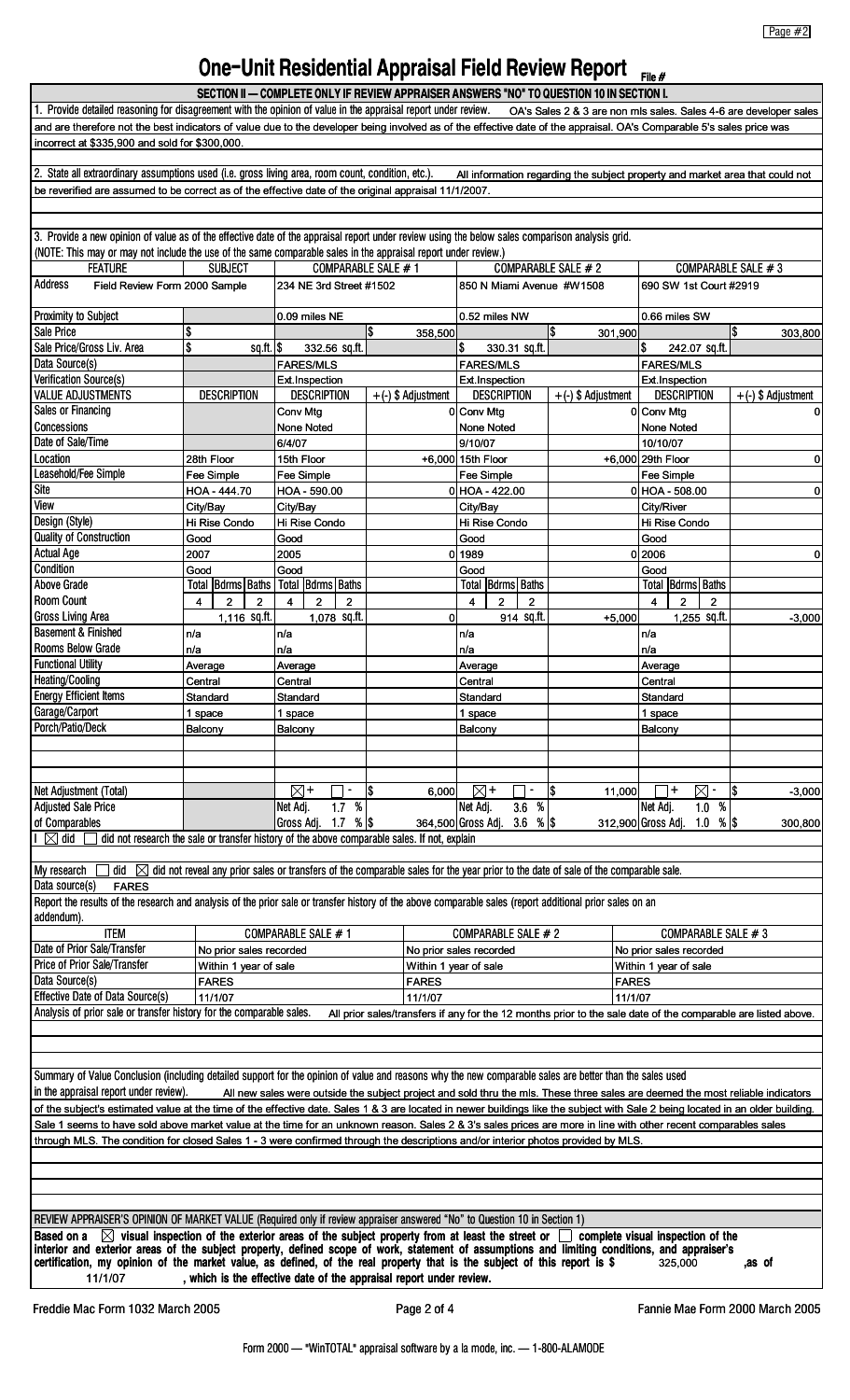# **One-Unit Residential Appraisal Field Review Report File #**

**SCOPE OF WORK**

The scope of work for this appraisal field review is defined by the complexity of the appraisal report under review and the reporting requirements of this report form, including the following statement of assumptions and limiting conditions, and certifications. The review appraiser must, at a minimum: (1) read the entire appraisal report under review, (2) perform a visual inspection of the exterior areas of the subject property from at least the street, (3) inspect the neighborhood, (4) inspect each of the comparable sales from at least the street, (5) perform data research and analysis to determine the appropriateness and accuracy of the data in the appraisal report, (6) research, verify, and analyze data from reliable public and/or private sources, (7) determine the accuracy of the opinion of value, and (8) assume the property condition reported in the appraisal report is accurate unless there is evidence to the contrary.

If the review appraiser determines that the opinion of value in the report under review is not accurate, he or she is required to provide an opinion of market value. The review appraiser is not required to replicate the steps completed by the original appraiser that the review appraiser believes to be reliable and in compliance with the applicable real property appraisal development standards of the Uniform Standards of Professional Appraisal Practice. Those items in the appraisal report under review are extended to this report by the use of an extraordinary assumption, which is identified in Section II, Question 2. If the review appraiser determines that the opinion of value is not accurate, he or she must present additional data that has been researched, verified, and analyzed to produce an accurate opinion of value in accordance with the applicable sections of Standard 1 of the Uniform Standards of Professional Appraisal Practice.

**INTENDED USE**

The intended use of this appraisal field review report is for the lender/client to evaluate the accuracy and adequacy of support of the appraisal report under review.

#### **INTENDED USER**

The intended user of this appraisal field review report is the lender/client.

#### **GUIDANCE FOR COMPLETING THE ONE-UNIT RESIDENTIAL APPRAISAL FIELD REVIEW REPORT**

The appraisal review function is important to maintaining the integrity of both the appraisal and loan underwriting processes. The following guidance is intended to aid the review appraiser with the development and reporting of an appraisal field review:

- 1. The review appraiser must be the individual who personally read the entire appraisal report, performed a visual inspection of the exterior areas of the subject property from at least the street, inspected the neighborhood, inspected each of the comparable sales from at least the street, performed the data research and analysis, and prepared and signed this report.
- 2. The review appraiser must focus his or her comments on the appraisal report under review and not include personal opinions about the appraiser(s) who prepared the appraisal.
- 3. The lender/client has withheld the identity of the appraiser(s) who prepared the appraisal report under review, unless otherwise indicated in this report.
- 4. The review appraiser must assume that the condition of the property reported in the appraisal report is accurate, unless there is evidence to the contrary.
- 5. This One-Unit Residential Appraisal Field Review Report is divided into two sections. Section I must be completed for all assignments. Section II must be completed only if the answer to Question 10 in Section I is "No."
- 6. The review appraiser must determine whether the opinion of market value is accurate and adequately supported by market evidence. When the review appraiser disagrees with the opinion of value, he or she must complete Section II. Because appraiser's opinions can vary, the review appraiser must have conclusive evidence that the opinion of value is not accurate.
- The review appraiser must explain why the comparable sales in the appraisal report under review should not have been used. Simply stating: "see grid" is unacceptable. The review appraiser must explain and support his or her conclusions.
- 8. The review appraiser must form an opinion about the overall accuracy and quality of the data in the appraisal report under review. The objective is to determine whether material errors exist and what effect they have on the opinions and conclusions in the appraisal report under review. When the review appraiser agrees that the data is essentially correct (although minor errors may exist), he or she must summarize the overall findings. When the review appraiser determines that material errors exist in the data, he or she must identify them, comment on their overall effect on the opinions and conclusions in the appraisal report under review, and include the correct information.
- 9. The Questions in Section I are intended to identify both the positive and negative elements of the appraisal under review and to report deficiencies. The review appraiser must make it clear to the reader what effect the deficiencies have on the opinions and conclusions in the appraisal report. Simple "Yes" and "No" answers are unacceptable.
- 10. The review appraiser must provide specific, supportable reasons for disagreeing with the opinion of value in the appraisal report under review in response to Question 1 in Section II.
- 11. The review appraiser must identify any extraordinary assumptions that were necessary in order to arrive at his or her opinion of market value. Extraordinary assumptions include the use of information from the appraisal report under review that the review appraiser concludes is reliable (such as an assumption that the reported condition of the subject property is accurate).
- 12. The review appraiser must include the rationale for using new comparable sales. The following question must be answered: Why are these new comparable sales better than the sales in the appraisal report under review?
- 13. The new comparable sales provided by the review appraiser and reported in the sales comparison analysis grid must have closed on or before the effective date of the appraisal report under review. It may be appropriate to include data that was not available to the original appraiser as of the effective date of the original appraisal; however, that information should be reported as "supplemental" to the data that would have been available to the original appraiser.
- 14. The review appraiser must provide a sale or transfer history of the new comparable sales for a minimum of one year prior to the date of sale of the comparable sale. The review appraiser must analyze the sale or transfer data and report the effect, if any, on the review appraiser's conclusions.
- 15. A review of an appraisal on a unit in a condominium, cooperative, or PUD project requires the review appraiser to analyze the project information in the appraisal report under review and comment on its completeness and accuracy.
- 16. An appraisal review of a manufactured home requires the review appraiser to assume that the HUD data plate information is correct, unless information to the contrary is available. In such cases, the review appraiser must identify the source of the data.
- 17. The review appraiser's opinion of market value must be "as of" the effective date of the appraisal report under review.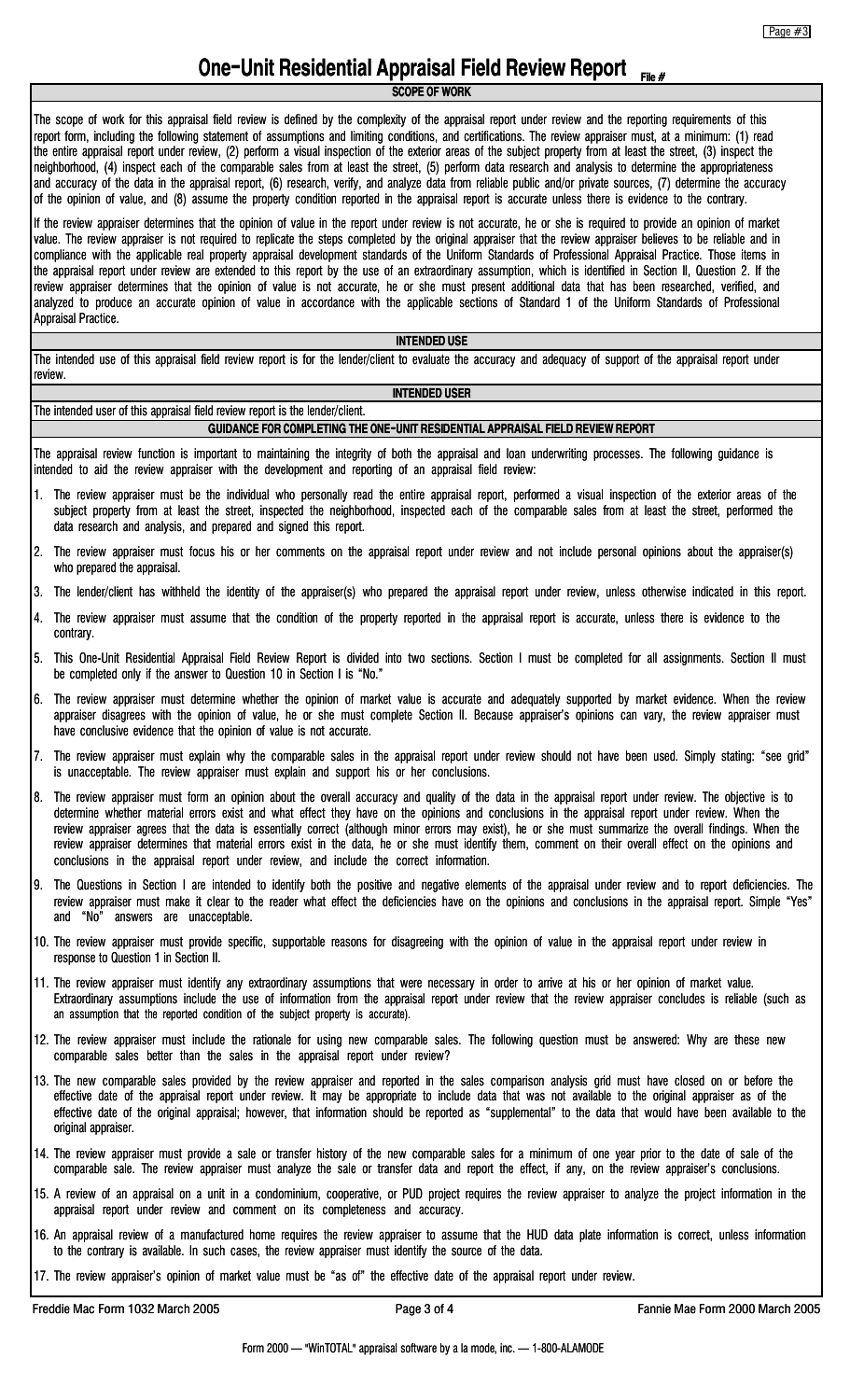# **One-Unit Residential Appraisal Field Review Report** File #

- **STATEMENT OF ASSUMPTIONS AND LIMITING CONDITIONS** The review appraiser will not be responsible for matters of a legal nature that affect either the property that is the subject of the appraisal under review or the title to it, except for information that he or she became aware of during the research involved in performing this appraisal review. The review appraiser assumes that the title is good and marketable and will not render any opinions about the title.
- 2. The review appraiser will not give testimony or appear in court because he or she performed a review of the appraisal of the property in question, unless specific arrangements to do so have been made beforehand, or as otherwise required by law.
- 3. Unless otherwise stated in this appraisal field review report, the review appraiser has no knowledge of any hidden or unapparent physical deficiencies or adverse conditions of the property (such as but not limited to, needed repairs, deterioration, the presence of hazardous wastes, toxic substances, adverse environmental conditions, etc.) that would make the property less valuable, and has assumed that there are no such conditions and makes no guarantees or warranties, expressed or implied. The review appraiser will not be responsible for any such conditions that do exist or for any engineering or testing that might be required to discover whether such conditions exist. Because the review appraiser is not an expert in the field of environmental hazards, this appraisal field review report must not be considered as an environmental assessment of the property. **REVIEW APPRAISER'S CERTIFICATION**

The Review Appraiser certifies and agrees that:

- 1. I have, at a minimum, developed and reported this appraisal field review in accordance with the scope of work requirements stated in this appraisal field review report.
- 2. I performed this appraisal field review in accordance with the requirements of the Uniform Standards of Professional Appraisal Practice that were adopted and promulgated by the Appraisal Standards Board of The Appraisal Foundation and that were in place at the time this appraisal field review report was prepared.
- 3. I have the knowledge and experience to perform appraisals and review appraisals for this type of property in this market area.
- 4. I am aware of, and have access to, the necessary and appropriate public and private data sources, such as multiple listing services, tax assessment records, public land records and other such data sources for the area in which the property is located.
- 5. I obtained the information, estimates, and opinions furnished by other parties and expressed in this appraisal field review report from reliable sources that I believe to be true and correct.
- 6. I have not knowingly withheld any significant information from this appraisal field review report and, to the best of my knowledge, all statements and information in this appraisal field review report are true and correct.
- 7. I stated in this appraisal field review report my own personal, unbiased, and professional analysis, opinions, and conclusions, which are subject only to the assumptions and limiting conditions in this appraisal field review report.
- 8. I have no present or prospective interest in the property that is the subject of this report, and I have no present or prospective personal interest or bias with respect to the participants in the transaction. I did not base, either partially or completely, my analysis and/or opinion of market value (if any) in this appraisal field review report on the race, color, religion, sex, age, marital status, handicap, familial status, or national origin of either the prospective owners or occupants of the subject property or of the present owners or occupants of the properties in the vicinity of the subject property or on any other basis prohibited by law.
- 9. My employment and/or compensation for performing this appraisal field review or any future or anticipated appraisals or appraisal field reviews was not conditioned on any agreement or understanding, written or otherwise, that I would report (or present analysis supporting) a predetermined specific value, a predetermined minimum value, a range or direction in value, a value that favors the cause of any party, or the attainment of a specific result or occurrence of a specific subsequent event (such as approval of a pending mortgage loan application).
- 10. I personally prepared all conclusions and opinions about the real estate that were set forth in this appraisal field review report. I further certify that no one provided significant professional assistance to me in the development of this appraisal field review report. I have not authorized anyone to make a change to any item in this appraisal field review report; therefore, any change made to this appraisal field review report is unauthorized and I will take no responsibility for it.
- 11. I identified the lender/client in this appraisal field review report who is the individual, organization, or agent for the organization that ordered and will receive this appraisal field review report.
- 12. The lender/client may disclose or distribute this appraisal field review report to: the mortgagee or its successors and assigns; mortgage insurers; government sponsored enterprises; other secondary market participants; professional appraisal organizations; any department, agency, or instrumentality of the United States; and any state, the District of Columbia, or other jurisdictions; without having to obtain the review appraiser's consent. Such consent must be obtained before this appraisal field review report may be disclosed or distributed to any other party (including, but not limited to, the public through advertising, public relations, news, sales, or other media).
- 13. The mortgagee or its successors and assigns, mortgage insurers, government sponsored enterprises, and other secondary market participants may rely on this appraisal field review report as part of any mortgage finance transaction that involves any one or more of these parties.
- 14. If this appraisal field review report was transmitted as an "electronic record" containing my "electronic signature," as those terms are defined in applicable federal and/or state laws (excluding audio and video recordings), or a facsimile transmission of this appraisal field review report containing a copy or representation of my signature, the appraisal field review report shall be as effective, enforceable and valid as if a paper version of this appraisal field review report were delivered containing my original hand written signature.
- 15. Any intentional or negligent misrepresentation(s) contained in this appraisal field review report may result in civil liability and/or criminal penalties including, but not limited to, fine or imprisonment or both under the provisions of Title 18, United States Code, Section 1001, et seq., or similar state laws.

| <b>REVIEW APPRAISER</b>                                   | <b>LENDER/CLIENT</b>                                                                                                                                       |  |
|-----------------------------------------------------------|------------------------------------------------------------------------------------------------------------------------------------------------------------|--|
| Company Address <b>Company Address</b>                    | Company Address <b>Company Address</b>                                                                                                                     |  |
|                                                           | LENDER/CLIENT OF THE APPRAISAL UNDER REVIEW                                                                                                                |  |
|                                                           | Name 2008 2009 2010 2021 2022 2023 2024 2022 2023 2024 2022 2023 2024 2025 2026 2027 2028 2021 2022 2023 2024 20<br>Company Address <b>Company Address</b> |  |
| Expiration Date of Certification or License _____________ | Reviewer's Opinion of Market Value \$ 325,000 Date 11/1/07<br>Only if review appraiser answered "No" to Questions 10, in Section I.                        |  |
| Freddie Mac Form 1032 March 2005                          | Page 4 of 4<br>Fannie Mae Form 2000 March 2005                                                                                                             |  |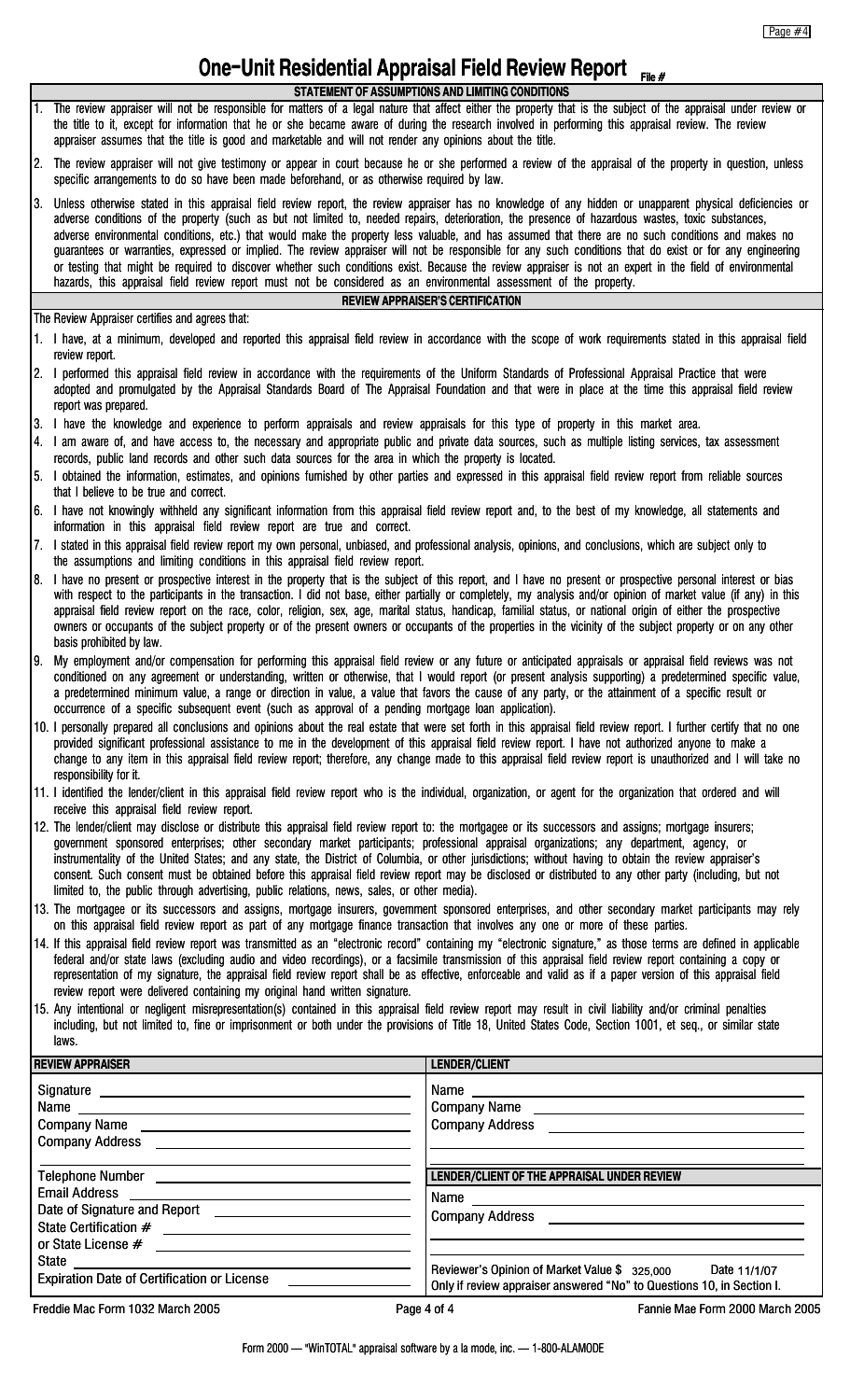Page #5

#### Supplemental Addendum

| File No. |  |
|----------|--|
|          |  |

| <b>Borrower</b>                                |        |              |          |
|------------------------------------------------|--------|--------------|----------|
| Property Address Field Review Form 2000 Sample |        |              |          |
| City                                           | Countv | <b>State</b> | Zip Code |
| Lender                                         |        |              |          |

Fannie Mae Guideline for choosing comparables:

#### **• One-Unit Field Review : Comparable Sales Most Similar to Subject Property**

For properties in new subdivisions or for units in new (or recently converted) condominium or PUD projects, the appraiser must compare the subject property to other properties in its general market area as well as to properties within the subject subdivision or project. This comparison should help demonstrate market acceptance of new developments and the properties within them. Generally, the appraiser should select one comparable sale from the subject subdivision or project and one comparable sale from outside the subject subdivision or project. The third comparable sale can be from inside or outside of the subject subdivision or project, as long as the appraiser considers it to be a good indicator of value for the subject property. In selecting the comparables, the appraiser should keep in mind that sales or resales from within the subject subdivision or project are preferable to sales from outside the subdivision or project as long as the developer or builder of the subject property is not involved in the transactions.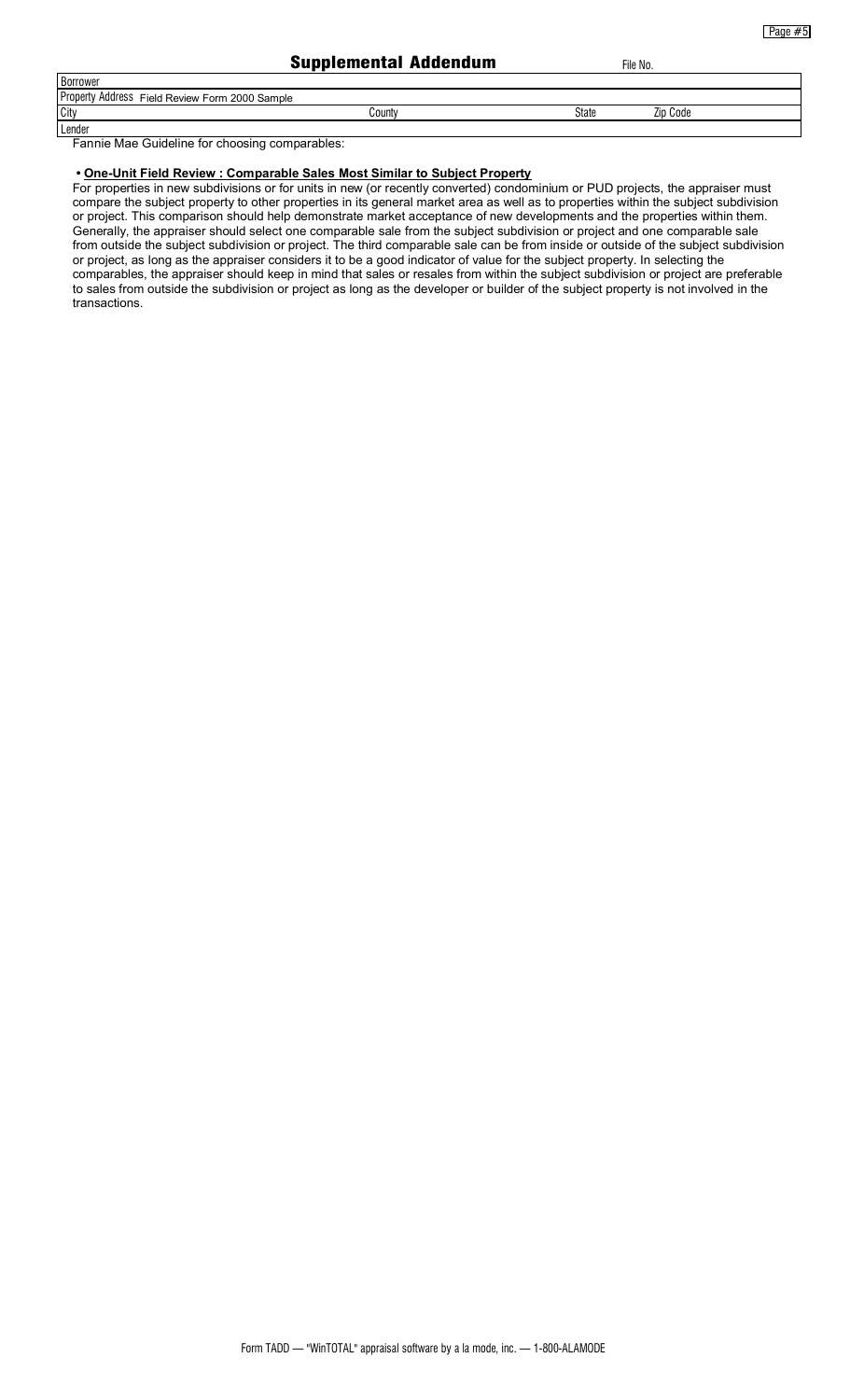| Borrower                                       |        |       |                 |
|------------------------------------------------|--------|-------|-----------------|
| Property Address Field Review Form 2000 Sample |        |       |                 |
| <b>City</b>                                    | Countv | State | <b>Zip Code</b> |
| Lender                                         |        |       |                 |



# Subject Building

| Field Review Form 2000 Sample |              |  |  |
|-------------------------------|--------------|--|--|
| Sales Price                   |              |  |  |
| Gross Living Area             | 1,116        |  |  |
| <b>Total Rooms</b>            | 4            |  |  |
| <b>Total Bedrooms</b>         | 2            |  |  |
| <b>Total Bathrooms</b>        | 2            |  |  |
| Location                      | 28th Floor   |  |  |
| View                          | City/Bay     |  |  |
| Site                          | HOA - 444.70 |  |  |
| Quality                       | Good         |  |  |
| Age                           | 2007         |  |  |

# Subject Street





Subject Street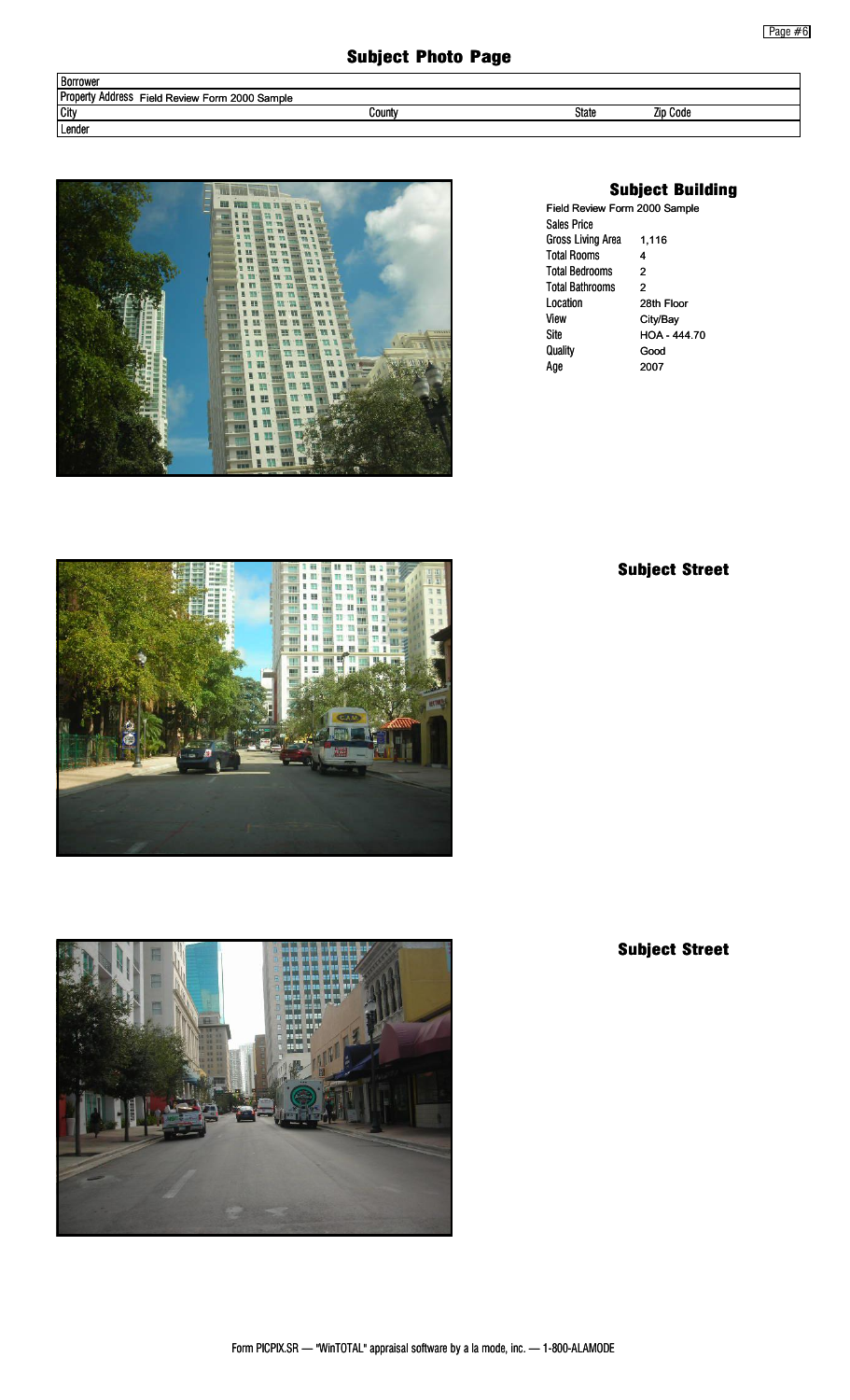# Orig Comparable Photos 1-3

| <b>Borrower</b>                                       |        |       |          |
|-------------------------------------------------------|--------|-------|----------|
| Property,<br>Field Review Form 2000 Sample<br>Address |        |       |          |
| City                                                  | County | State | Zip Code |
| Lender                                                |        |       |          |



# Orig & New Comp 1

| 234 NE 3rd Street #1502 |               |
|-------------------------|---------------|
| Prox. to Subject        | 0.09 miles NE |
| <b>Sales Price</b>      | 358,500       |
| Gross Living Area       | 1.078         |
| <b>Total Rooms</b>      | 4             |
| <b>Total Bedrooms</b>   | 2             |
| <b>Total Bathrooms</b>  | 2             |
| I ocation               | 15th Floor    |
| View                    | City/Bay      |
| Site                    | HOA - 590.00  |
| Quality                 | Good          |
| Aae                     | 2005          |
|                         |               |



Prox. to Subject Sales Price Gross Living Area Total Rooms Total Bedrooms Total Bathrooms Location View Site **Quality** Age

0.52 miles NW 301,900 914 4 2 2 15th Floor City/Bay HOA - 422.00 Good 1989





## New Comparable 3

Prox. to Subject Sales Price Gross Living Area Total Rooms Total Bedrooms Total Bathrooms Location View Site **Quality** Age 690 SW 1st Court #2919 0.66 miles SW 303,800 1,255 4 2 2 29th Floor City/River HOA - 508.00 Good 2006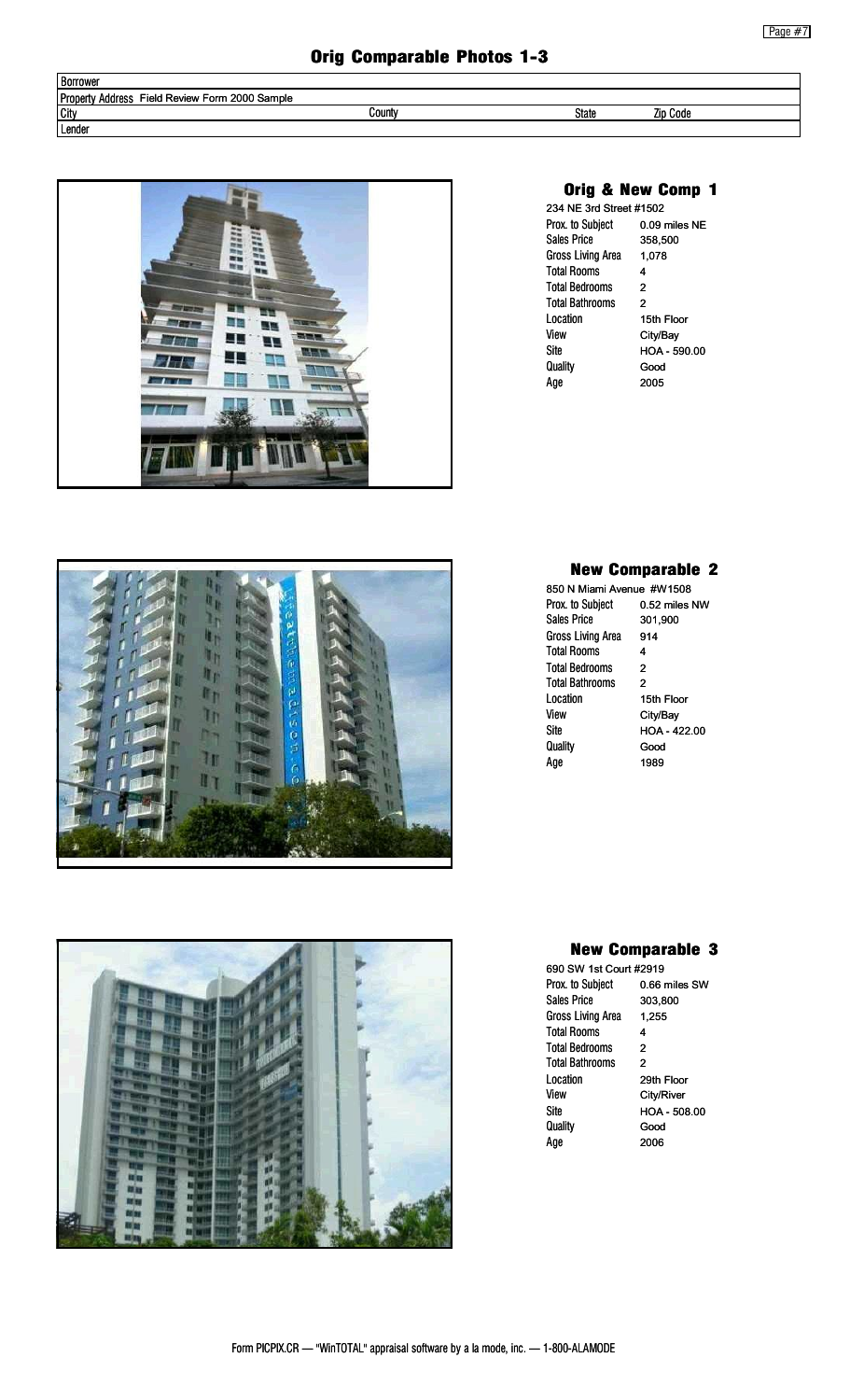| <b>Borrower</b>                                             |        |       |                 |  |
|-------------------------------------------------------------|--------|-------|-----------------|--|
| <b>Property</b><br>Address<br>Field Review Form 2000 Sample |        |       |                 |  |
| <b>City</b>                                                 | Countv | State | <b>Zip Code</b> |  |
| Lender                                                      |        |       |                 |  |



# ۱'n lt p II<sub>I</sub> In In  $\mathbf{u}$



## Orig Comparable 2

Prox. to Subject Sales Price Gross Living Area Total Rooms Total Bedrooms Total Bathrooms Location View Site **Quality** Age 800 N Miami Ave #509

# Orig Comparable 3

Prox. to Subject Sales Price Gross Living Area Total Rooms Total Bedrooms Total Bathrooms Location View Site **Quality** Age 800 N Miami Ave #602

# Orig Comparable 4

Prox. to Subject Sales Price Gross Living Area Total Rooms Total Bedrooms Total Bathrooms Location View Site **Quality** Age 133 NE 2nd Avenue #1419 Same Building